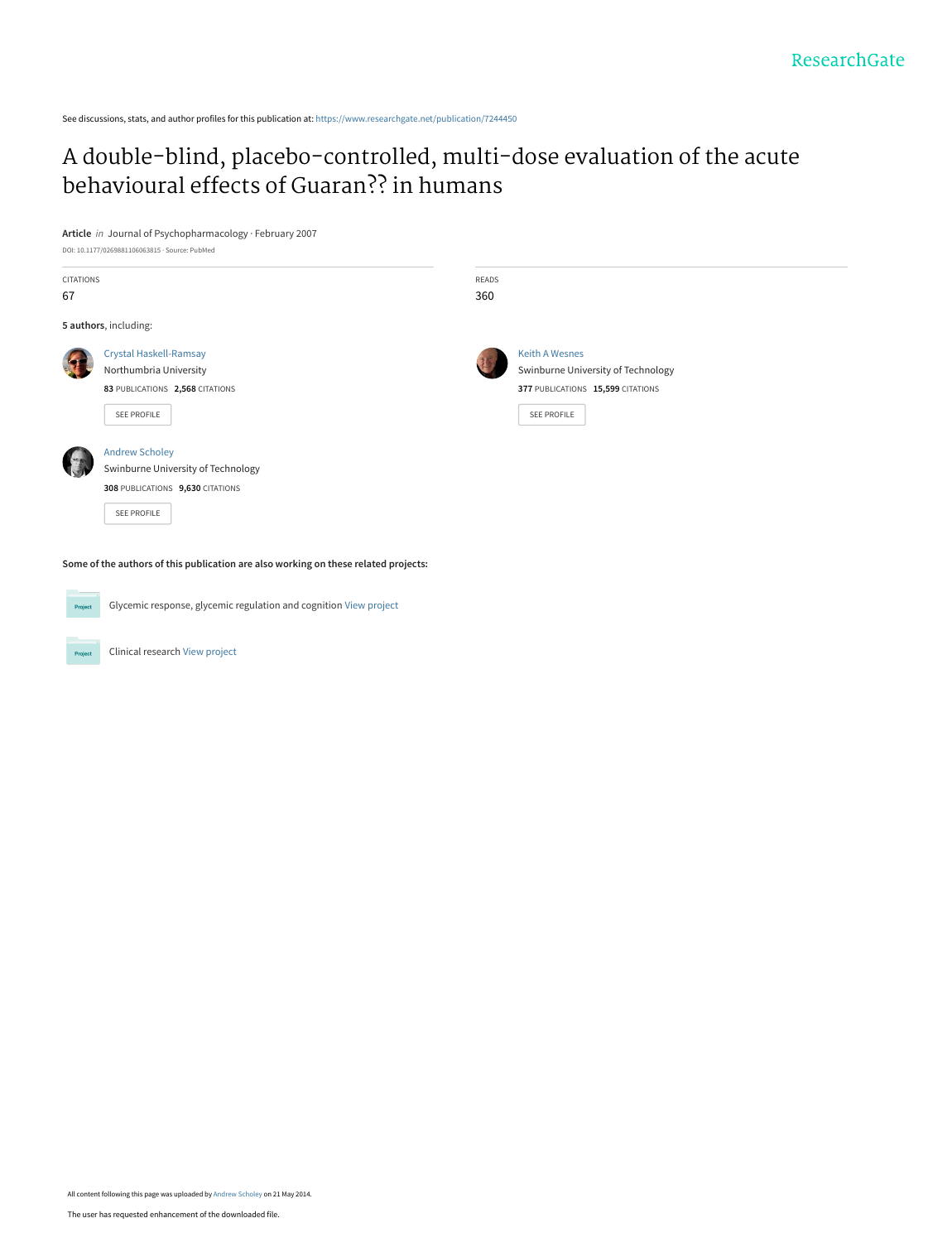# A double-blind, placebo-controlled, **Original Papers J** multi-dose evaluation of the acute behavioural effects of guaraná in humans

C. F. Haskell *Human Cognitive Neuroscience Unit, Division of Psychology, Northumbria University, Newcastle upon Tyne, UK.*

D. O. Kennedy *Human Cognitive Neuroscience Unit, Division of Psychology, Northumbria University, Newcastle upon Tyne, UK.*

K. A. Wesnes *Human Cognitive Neuroscience Unit, Division of Psychology, Northumbria University, Newcastle upon Tyne, UK, Cognitive Drug Research Ltd, Gatehampton Road, Goring-on-Thames, UK.*

A. L. Milne *Human Cognitive Neuroscience Unit, Division of Psychology, Northumbria University, Newcastle upon Tyne, UK.*

A. B. Scholey *Human Cognitive Neuroscience Unit, Division of Psychology, Northumbria University, Newcastle upon Tyne, UK.*

# **Abstract**

The present study aimed to systematically assess acute, dose-related behavioural effects of an extract of guaraná plant for the first time in humans.

This double-blind, counterbalanced, placebo-controlled study (*n*=26) assessed the acute mood and cognitive effects throughout the day of four different doses (37.5mg, 75mg, 150mg and 300mg) of a standardised guaraná extract (PC-102). Assessment included the Cognitive Drug Research computerized test battery and Bond-Lader mood scales.

Guaraná improved secondary memory performance and increased alert

and content mood ratings. The two lower doses produced more positive cognitive effects than the higher doses.

This research supports previous findings of cognitive improvements following 75mg guaraná and provides the first exploration of different dose effects of guaraná in humans. The findings suggest that the effects cannot be attributed to caffeine alone.

#### **Keywords**

guaraná, *Paullinia cupana*, memory, attention, caffeine, mood

# **Introduction**

Guaraná (*Paullinia cupana*) seeds have a long history of usage as a stimulant by Amazonian tribes people (Henman, 1982). The putative stimulant properties are generally assumed to reflect the presence of caffeine, which comprises 2.5–5% of the extract's dry weight (Weckerle *et al*., 2003). However the psychoactive properties of guaraná may also be attributable to relatively high content of other potentially psychoactive components, including both saponins and tannins (Espinola *et al*., 1997). The latter may also account for antioxidant properties of the plant (Mattei *et al*., 1998).

Whilst guaraná is becoming progressively more common as a putatively psychoactive food additive in Western markets, its specific behavioural effects have been largely neglected in the human literature. Mattei *et al*. (1998) found that both acute and chronic administration of guaraná failed to modulate motor activity or pentobarbital-induced sleep parameters in rodents. Espinola *et al*. (1997) demonstrated that chronic (9 months) administration of a lower (but not a higher) dose of guaraná improved swimming time in mice, and reversed memory deficits in rats on a passive avoidance task. Acute administration of both low (3 mg/kg) and high (30 mg/kg) doses of guaraná and 1 mg/kg of caffeine also reversed scopolamine-induced deficits on passive avoidance performance in mice (Espinola *et al*., 1997).

In humans, improvements in performance were found between 2.00 PM and 4.00 PM (but not at other times) in sleep-deprived volunteers who had consumed a 500 mg guaraná drink at 7.15 AM (Alford and Atkins, 2003). Only one study to date has demonstrated psychoactive effects of guaraná in non-fatigued individuals.

#### *Corresponding author*: Andrew Scholey, Human Cognitive Neuroscience Unit, Division of Psychology, Northumbria University, Newcastle upon Tyne, NE1 8ST, UK. *Email*: a.scholey@unn.ac.uk

# Psychopharm

*Journal of Psychopharmacology* 21(1) (2007) 65–70 © 2007 British Association for Psychopharmacology ISSN 0269-8811 SAGE Publications Ltd, London, Thousand Oaks, CA and New Delhi 10.1177/0269881106063815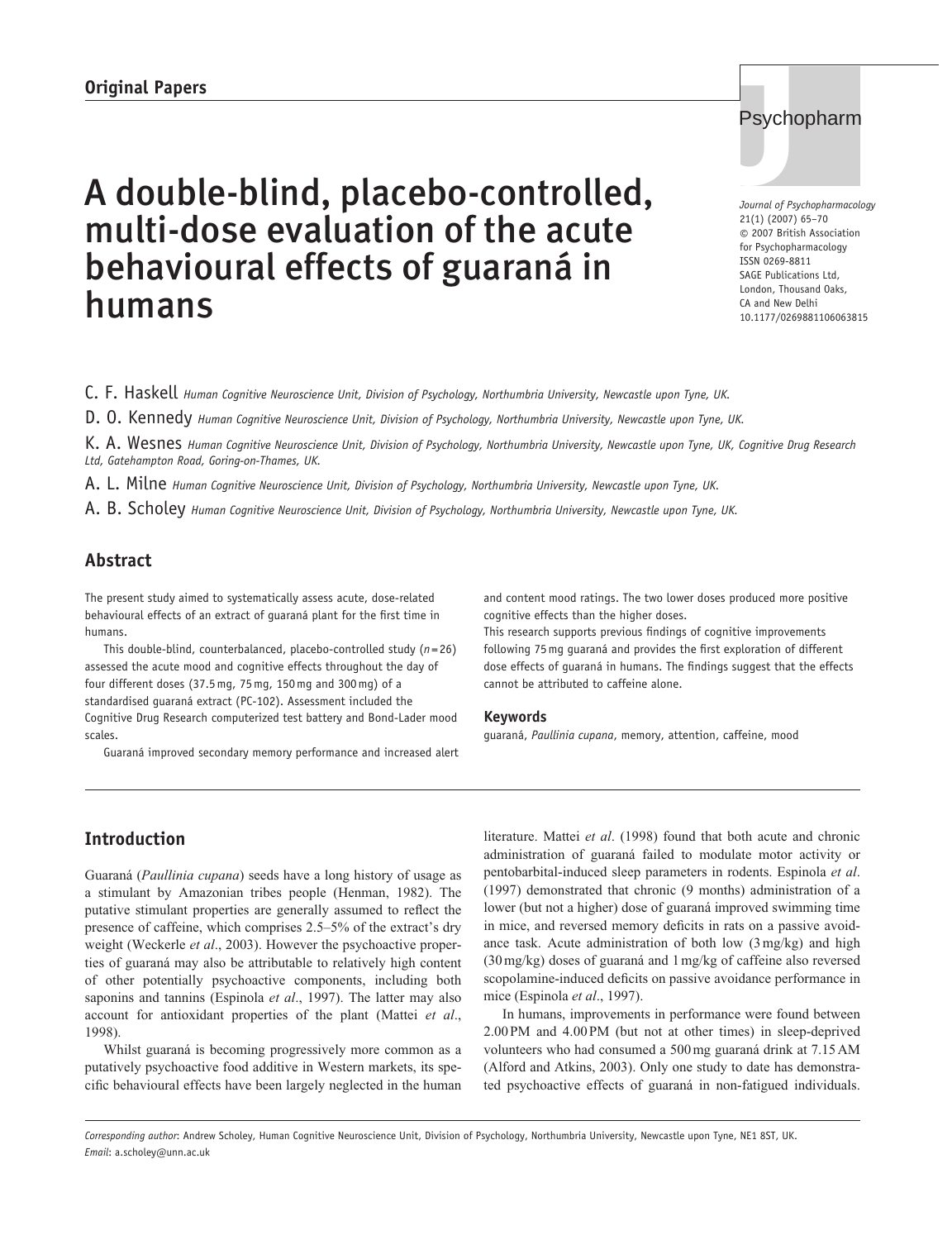Kennedy *et al*. (2004) found that 75 mg guaraná was capable of producing improvements in secondary memory and speed of attention. Performance of serial subtractions of threes and sevens was also improved as well as speed of sentence verification.

Given the increasing use of guaraná and the lack of data regarding its behavioural effects in humans, it is important to further assess the plant's effects on mood and cognition, including determination of the optimum dose of guaraná needed to facilitate cognition and mood.

# **Method**

# *Participants*

Thirty participants entered the study of which 26 completed all phases of the experiment (18 female and 8 male, mean age 21.38 years, SEM 0.64). They were all undergraduate volunteers in good health and free from illicit, over-the-counter and medication drugs. All participants abstained from alcohol and caffeine for a minimum of 12 hours prior to the first testing session of the morning and throughout the day.

# *Cognitive and mood measures*

*Cognitive Drug Research (CDR) computerized assessment battery* The tailored version of the CDR battery utilized here, including a description of the constituent tasks, are described in detail by Scholey and Kennedy (2004). The selection of computer controlled tasks was administered via laptop computers.

#### Primary cognitive outcome measures

As with previous studies assessing herbal treatments, the single task outcomes from the CDR battery were collapsed into the five cognitive outcome factors derived from the battery by a factor analysis conducted and described by Wesnes *et al*. (2000). The factor composition is described briefly below.

*'Speed of Attention' factor*: derived by combining the reaction times of the three attentional tasks – simple reaction time, choice reaction time and digit vigilance (units are summed milliseconds for the three tasks).

*'Speed of Memory' factor*: derived by combining the reaction times of numeric working memory, spatial memory, delayed word recognition, and delayed picture recognition (units are summed milliseconds for the four tasks).

*'Accuracy of Attention' factor*: derived by calculating the combined percentage accuracy across the choice reaction time and digit vigilance tasks. Accuracy of 100% across the two tasks would generate a maximum score of 100.

*'Secondary Memory' factor*: derived by combining the percentage accuracy scores from delayed word recognition, delayed picture recognition, immediate word recall and delayed word recall tasks. Accuracy of 100% across the four tasks would generate a maximum score of 400 on this index.

*'Working Memory' factor*: derived by combining the percentage accuracy scores from the two working memory tests – spatial working memory, and numeric working memory. Accuracy of 100% across the two tasks would generate a maximum score of 200 on this index.

#### Bond-Lader mood scales (Bond and Lader 1974)

Scores from the 16 Bond-Lader visual analogue scales were combined as recommended by the authors to form three mood factors: 'alert', 'calm' and 'content'.

# *Extracts and treatments*

#### Extracts

A standardized guaraná extract (PC-102, Pharmaton, SA) containing 11–12% caffeine was used. For a full description of the standardization process see Kennedy *et al*. (2004).

#### Treatments

On each study day participants consumed one capsule; these were of identical appearance on each occasion. The capsules contained either; 37.5 mg guaraná; 75 mg guaraná; 150 mg guaraná; 300 mg guaraná; or 0 mg guaraná (placebo).

# *Salivary caffeine levels*

Saliva samples were taken, using salivettes, immediately prior to each assessment in order to confirm overnight caffeine abstinence and maximize compliance throughout the study day. Baseline saliva samples were immediately frozen at  $-20^{\circ}$ C until thawing for in-house batch analysis using the Emit system (Syva, Palo Alto, USA). This is an enzyme immunoassay intended to measure caffeine as a metabolite and is based on competition for antibody binding sites between caffeine and an enzyme-labelled drug.

# *Procedure*

Each participant was required to attend a total of 6 study days, the first of which was a practice day identical to the others except that no treatment (placebo or active) was given. This served to eliminate practice effects, familiarize participants with procedure and to ensure performance was within established population ranges. Testing commenced at 9 AM each day and took place in a suite of laboratories with participants visually isolated from each other.

On arrival at their first session on the first day participants were randomly allocated to a treatment regime using a Latin square design which counterbalanced the order of treatments across the active days of the study.

Each of the 5 active study days comprised four identical testing sessions. Participants gave saliva samples then completed the CDR battery and the Bond-Lader mood scales, each assessment lasted 20–30 minutes. The first session was a pre-dose testing session which established baseline performance for that day, and was immediately followed by the day's treatment. Further testing sessions began at 1 hour, 3 hours and 6 hours following consumption of the day's treatment.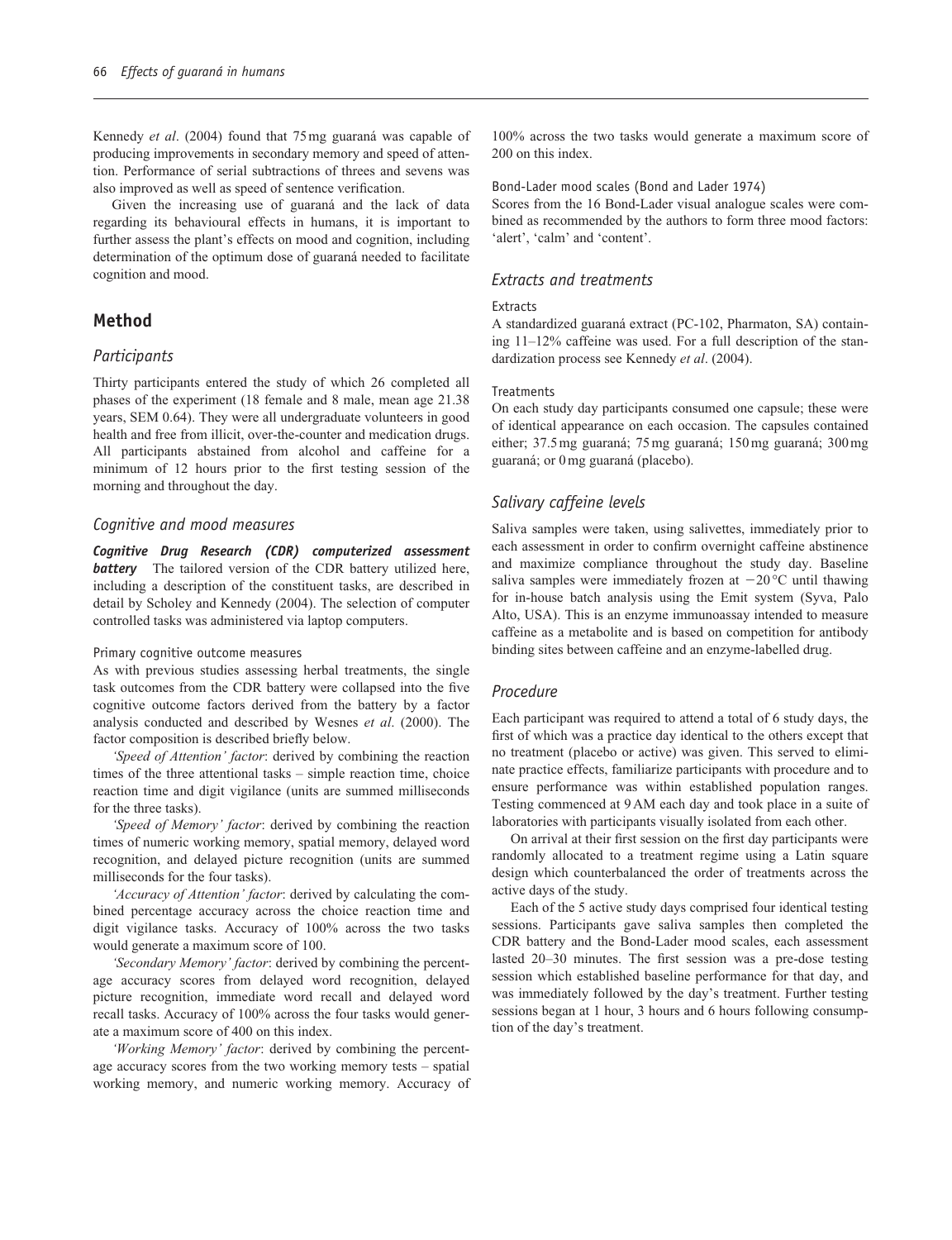| Measure            | Treatment          | Pre-dose baseline scores | Mean change from baseline score | Main effect            |
|--------------------|--------------------|--------------------------|---------------------------------|------------------------|
| Immediate          | Placebo            | $47.8 \pm 3.48$          | $-4.55 \pm 3.37$                | F < 1                  |
| word recall        | 37.5 mg            | $49.5 \pm 3.33$          | $-3.44 \pm 3.75$                |                        |
| accuracy (%)       | 75 mg              | $49.2 \pm 4.21$          | $-2.33 \pm 3.12$                |                        |
|                    | 150 mg             | $45.4 \pm 3.52$          | $1.22 \pm 2.71$                 |                        |
|                    | 300 mg             | $50.6 \pm 3.05$          | $-5.13 \pm 2.85$                |                        |
| Simple             | Placebo            | $288 \pm 7.36$           | $14.7 \pm 4.85$                 | $F = 1.29 p > 0.1$     |
| reaction time (ms) | 37.5 mg            | $293 \pm 8.61$           | $3.89 \pm 7.21$                 |                        |
|                    | 75 mg              | $295 \pm 7.94$           | $8.82 \pm 5.89$                 |                        |
|                    | 150 mg             | $286 \pm 8.82$           | $9.75 \pm 5.92$                 |                        |
|                    | 300 mg             | $288 \pm 9.23$           | $8.80 \pm 5.96$                 |                        |
| Digit vigilance    | Placebo            | $95.8 \pm 1.08$          | $-3.77 \pm 1.76$                | F < 1                  |
| accuracy (%)       | 37.5 mg            | $96.3 \pm 0.80$          | $-3.56 \pm 1.75$                |                        |
|                    | 75 mg              | $95.5 \pm 1.09$          | $-3.14 \pm 1.83$                |                        |
|                    | 150 mg             | $94.9 \pm 1.57$          | $-2.57 \pm 2.02$                |                        |
|                    | 300 mg             | $92.8 \pm 2.17$          | $-1.83 \pm 1.42$                |                        |
| Digit vigilance    | Placebo            | $441 \pm 9.46$           | $21.0 \pm 7.22$                 | $F = 2.11 p = 0.08$    |
| reaction           | 37.5 mg            | $426 \pm 9.75$           | $22.5 \pm 7.65$                 |                        |
| time (ms)          | 75 mg              | $434 \pm 11.9$           | $13.1 \pm 9.11$                 |                        |
|                    | 150 mg             | $436 \pm 9.80$           | $13.1 \pm 6.79$                 |                        |
|                    | 300 mg             | $440 \pm 11.3$           | $8.40 \pm 6.03$                 |                        |
| Digit vigilance    | Placebo            | $1.10 \pm 0.24$          | $-0.24 \pm 0.29$                | $F = 1.75 p > 0.1$     |
| false alarms       | 37.5 mg            | $0.52 \pm 0.15$          | $0.29 \pm 0.29$                 |                        |
| (number)           | 75 mg              | $0.62 \pm 0.17$          | $0.05 \pm 0.22$                 |                        |
|                    | 150 mg             | $0.76 \pm 0.24$          | $-0.05 \pm 0.31$                |                        |
|                    | 300 mg             | $0.76 \pm 0.15$          | $0.14 \pm 0.28$                 |                        |
| Choice             | Placebo            | $95.2 \pm 0.71$          | $0.95 \pm 0.68$                 | $F = 2.72 p = 0.03$    |
| reaction time      | 37.5 mg            | $96.8 \pm 0.67$          | $-0.41 \pm 0.69$                |                        |
| accuracy (%)       | 75 mg              | $96.8 \pm 0.54$          | $-0.41 \pm 0.59$                |                        |
|                    | 150 mg             | $95.3 \pm 0.78$          | $0.48 \pm 0.73$                 |                        |
|                    | 300 mg             | $96.7 \pm 0.52$          | $-0.48 \pm 0.84$                |                        |
| Choice             | Placebo            | $454 \pm 11.2$           | $4.78 \pm 8.39$                 | F<1                    |
| reaction           | 37.5 mg            | $443 \pm 9.39$           | $2.54 \pm 9.44$                 |                        |
| time (ms)          | 75 mg              | $443 \pm 10.6$           | $1.78 \pm 7.24$                 |                        |
|                    | 150 mg             | $440 \pm 10.7$           | $2.80 \pm 8.33$                 |                        |
|                    | 300 mg             | $448 \pm 12.3$           | $-2.53 \pm 10.9$                |                        |
| RVIP accuracy (%)  | Placebo            | $59.1 \pm 4.82$          | $-1.24 \pm 2.97$                | $F = 1.41 p > 0.1$     |
|                    | 37.5 <sub>mq</sub> | $60.4 \pm 4.12$          | $0.40 \pm 2.28$                 |                        |
|                    | 75 mg              | $63.3 \pm 4.26$          | $-3.07 \pm 2.59$                |                        |
|                    | 150 mg             | $57.3 \pm 4.52$          | $0.99 \pm 2.42$                 |                        |
|                    | 300 mg             | $59.8 \pm 4.61$          | $-1.64 \pm 2.28$                |                        |
| RVIP reaction      | Placebo            | $509 \pm 19.4$           | $-11.5 \pm 16.5$                | $F = 1.21 p > 0.1$     |
| time (ms)          | 37.5 mg            | $508 \pm 16.9$           | $-3.41 \pm 16.4$                |                        |
|                    | 75 mg              | $498 \pm 21.6$           | $11.8 \pm 17.8$                 |                        |
|                    | 150 mg             | $518 \pm 20.7$           | $-11.1 \pm 15.2$                |                        |
|                    | 300 mg             | $503 \pm 16.5$           | $3.64 \pm 12.7$                 |                        |
| RVIP false         | Placebo            | $3.24 \pm 1.42$          | $0.24 \pm 0.78$                 | $F = 3.73$ $p = 0.006$ |
| alarms             | 37.5 mg            | $2.10 \pm 0.82$          | $0.76 \pm 0.66$                 |                        |
| (number)           | 75 mg              | $1.33 \pm 0.38$          | $1.00 \pm 0.73$                 |                        |
|                    | 150 mg             | $4.95 \pm 2.55$          | $-0.87 + 0.83$                  |                        |
|                    | 300 mg             | $3.05 \pm 1.21$          | $-0.92 \pm 0.74$                |                        |
| Spatial            | Placebo            | $0.95 \pm 0.01$          | $-0.05 \pm 0.03$                | F < 1                  |
| memory             | 37.5 <sub>mq</sub> | $0.92 \pm 0.02$          | $-0.04 \pm 0.04$                |                        |
| (sensitivity       | 75 mg              | $0.94 \pm 0.01$          | $-0.02 \pm 0.03$                |                        |
| index)             | 150 mg             | $0.95 \pm 0.01$          | $-0.05 \pm 0.04$                |                        |
|                    | 300 mg             | $0.96 \pm 0.01$          | $-0.03 \pm 0.03$                |                        |

**Table 1** Baseline and change from baseline scores for each measure from the CDR battery for each treatment condition. Means and SEMs are presented with F and *p* values from the primary ANOVA of treatment effects (see text).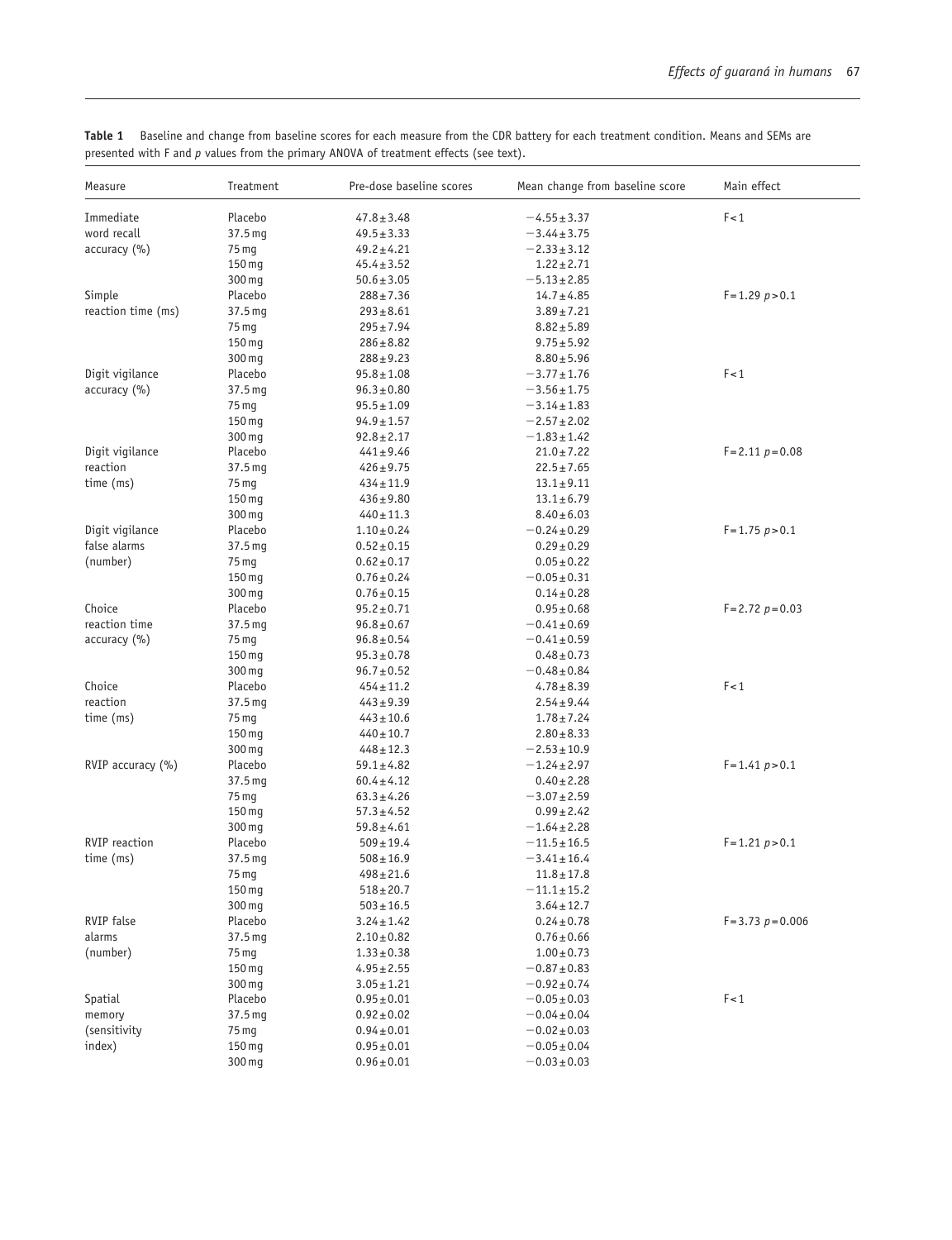| Table 1 | continued |
|---------|-----------|
|---------|-----------|

| Measure            | Treatment         | Pre-dose baseline scores           | Mean change from baseline score | Main effect          |
|--------------------|-------------------|------------------------------------|---------------------------------|----------------------|
| Spatial            | Placebo           | $584 \pm 21.1$                     | $-8.95 \pm 25.2$                | $F = 1.16 p > 0.1$   |
| memory             | 37.5 mg           | $595 \pm 24.0$                     | $-28.8 + 18.7$                  |                      |
| reaction           | 75 mg             | $587 + 22.7$                       | $-28.8 + 19.2$                  |                      |
| time (ms)          | 150 mg            | $578 \pm 20.3$                     | $-25.8 + 14.1$                  |                      |
|                    | 300 mg            | $594 \pm 25.0$                     | $-43.2 \pm 16.1$                |                      |
| Logical            | Placebo           | $0.75 \pm 0.06$                    | $0.02 \pm 0.04$                 | $F = 1.80 p > 0.1$   |
| reasoning          | 37.5 mg           | $0.82 \pm 0.04$                    | $-0.04 \pm 0.03$                |                      |
| accuracy           | 75 mg             | $0.85 \pm 0.04$                    | $0.01 \pm 0.03$                 |                      |
| (sensitivity       | 150 mg            | $0.84 \pm 0.06$                    | $-0.05 \pm 0.04$                |                      |
| index)             | 300 mg            | $0.83 \pm 0.05$                    | $-0.02 \pm 0.04$                |                      |
| Logical            | Placebo           | $2504 \pm 152$                     | $-34.9 \pm 129$                 | $F = 1.77 p > 0.1$   |
| reasoning          | 37.5 mg           | $2700 \pm 156$                     | $39.9 \pm 130$                  |                      |
| reaction           | 75 mg             | $3056 \pm 187$                     | $-256 \pm 164$                  |                      |
| time (ms)          | 150 mg            | $2840 \pm 202$                     | $-103 + 125$                    |                      |
|                    | 300 mg            | $2865 \pm 164$                     | $-97.4 \pm 183$                 |                      |
| Numeric            | Placebo           | $0.91 \pm 0.02$                    | $-0.02 \pm 0.02$                | $F = 3.55 p = 0.008$ |
| working            | 37.5 mg           | $0.91 \pm 0.02$                    | $-0.01 \pm 0.02$                |                      |
| memory             | 75 mg             | $0.93 \pm 0.01$                    | $-0.04 \pm 0.02$                |                      |
| (sensitivity       | 150 mg            | $0.89 \pm 0.02$                    | $0.01 \pm 0.01$                 |                      |
| index)             | 300 mg            | $0.92 \pm 0.01$                    | $-0.02 \pm 0.02$                |                      |
| Numeric            | Placebo           | $610 \pm 33.7$                     | $-16.3 \pm 20.5$                | $F = 2.17 p = 0.073$ |
| working            | 37.5 mg           | $629 \pm 30.2$                     | $-27.2 \pm 14.3$                |                      |
| memory             | 75 <sub>mg</sub>  | $611 \pm 25.7$                     | $7.10 \pm 19.2$                 |                      |
| reaction           | 150 mg            | $603 \pm 29.9$                     | $-0.55 \pm 14.4$                |                      |
| time (ms)          | 300 mg            | $591 \pm 27.5$                     | $-11.8 + 14.9$                  |                      |
| Delayed word       | Placebo           | $37.0 \pm 3.75$                    | $-16.2 \pm 3.56$                | F < 1                |
| recall             | 37.5 mg           | $35.7 \pm 3.53$                    | $-12.2 \pm 3.60$                |                      |
| accuracy (%)       | 75 mg             | $34.1 \pm 4.03$                    | $-10.9 \pm 2.76$                |                      |
|                    | 150 mg            | $34.1 \pm 3.94$                    | $-10.7 \pm 2.61$                |                      |
|                    | 300 mg            | $36.5 \pm 3.86$                    | $-12.8 + 2.99$                  |                      |
| Delayed word       | Placebo           | $0.70 \pm 0.03$                    | $-0.08 \pm 0.04$                | F < 1                |
| recognition        | 37.5 mg           |                                    |                                 |                      |
| (sensitivity       | 75 mg             | $0.70 \pm 0.03$<br>$0.66 \pm 0.04$ | $-0.10 \pm 0.04$                |                      |
|                    |                   |                                    | $-0.05 \pm 0.04$                |                      |
| index)             | 150 mg            | $0.67 \pm 0.04$                    | $-0.11 \pm 0.05$                |                      |
| Delayed word       | 300 mg<br>Placebo | $0.62 \pm 0.04$                    | $-0.08 \pm 0.04$                |                      |
|                    |                   | $712 \pm 36.1$                     | $42.0 \pm 24.1$                 | $F = 2.93 p = 0.021$ |
| recognition        | 37.5 mg           | $731 \pm 26.9$                     | $47.3 \pm 30.3$                 |                      |
| reaction time (ms) | 75 mg             | $802 \pm 78.5$                     | $-33.1 \pm 49.9$                |                      |
|                    | 150 mg            | $720 \pm 30.6$                     | $10.9 \pm 21.4$                 |                      |
|                    | 300 mg            | $731 \pm 43.6$                     | $20.3 \pm 30.8$                 |                      |
| Delayed            | Placebo           | $0.69 \pm 0.05$                    | $-0.14 \pm 0.04$                | $F = 5.08 p = 0.001$ |
| picture            | 37.5 mg           | $0.67 \pm 0.05$                    | $0.01 \pm 0.04$                 |                      |
| recognition        | 75 mg             | $0.60 \pm 0.06$                    | $-0.01 \pm 0.05$                |                      |
| (sensitivity       | 150 mg            | $0.65 \pm 0.05$                    | $-0.08 + 0.06$                  |                      |
| index)             | 300 mg            | $0.64 \pm 0.07$                    | $-0.02 \pm 0.05$                |                      |
| Delayed            | Placebo           | $833 \pm 25.9$                     | $18.5 \pm 33.4$                 | F < 1                |
| picture            | 37.5 mg           | $866 \pm 50.6$                     | $1.33 \pm 36.9$                 |                      |
| recognition        | 75 mg             | $874 \pm 44.5$                     | $-10.1 \pm 34.4$                |                      |
| reaction time (ms) | 150 mg            | $848 \pm 38.5$                     | $1.67 \pm 30.7$                 |                      |
|                    | 300 mg            | $853 \pm 45.4$                     | $-3.98 \pm 28.1$                |                      |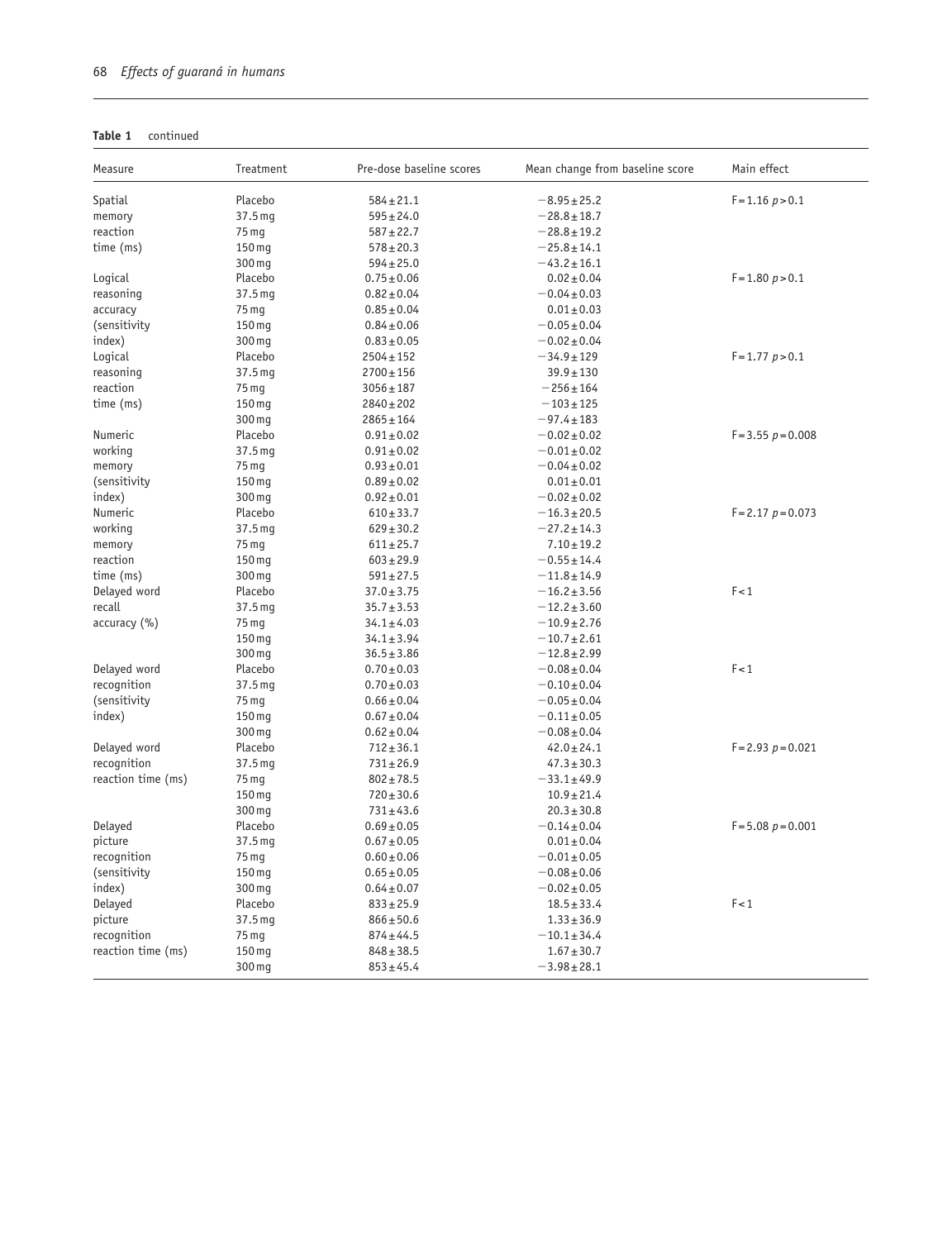# *Data analysis*

Prior to analysis of change from baseline data, mean pre-dose raw baseline scores for all five conditions for each outcome were subjected to a one-way, repeated-measures ANOVA. In order to identify main effects a repeated measures ANOVA (General Linear Model) was carried out (not reported). The primary statistical analysis followed the recommendation of Keppel (1991), and was carried out using planned comparisons, which were made between placebo and each of the active treatments utilizing t tests with the mean squares for 'Dose\*Time\*Participants' from an omnibus ANOVA as an error term. In this brief communication only main effects of treatment are reported (see Table 1).

# **Results**

# *Salivary caffeine levels*

Salivary analysis revealed that five participants had not complied with instructions to avoid caffeine-containing products. All data from these participants were excluded from further analyses. Data for the remaining 21 participants confirmed compliance with overnight abstinence, mean baseline values were 0.26 µg/ml (levels below  $1 \mu g/ml$  have been reported for overnight caffeine abstinence – Evans and Griffiths, 1999).

# *Baseline scores*

There was one significant baseline difference for accuracy of choice reaction with all but the 150 mg guaraná pre-dose performing significantly better than placebo.

# *Cognitive outcome measures*

*Secondary Memory factor:* Compared with placebo, secondary memory performance was enhanced by the 75 mg dose [t(160) = 2.96,  $p=0.003$ ] and the 37.5 mg dose [t(160) = 2.13, *p*= 0.03], see Fig. 1a.

# *Bond-Lader mood scales*

*Alert:* There was a significant increase in alert ratings following the 300 mg dose  $[t(160) = 2.37, p=0.042]$ , see Fig 1b.

*Content:* There were significant improvements in content ratings following all doses of guaraná:  $37.5 \text{ mg }$  [t(160) =  $3.12, p = 0.002$ ]; 75 mg  $[t(160) = 3.59, p=0.01]$ ; 150 mg  $[t(160) = 2.62, p=0.01]$ ; 300 mg [t(160) = 2.64, *p*= 0.009], see Fig 1c.

*Calm:* Decreases in calm ratings following the active treatments did not quite reach significance  $[F=2.14 \, p=0.076]$ .



**Figure 1** Effects of guaraná on cognitive performance and mood. Bars depict mean change from baseline (±SEM) following placebo (0), 37.5mg, 75mg, 150mg, and 300mg guaraná extract with more positive values representing better performance and/or mood. Significant treatment effects are shown for (**a**) secondary memory (summed percentage), and visual analogue scale-derived mood measures (mm) corresponding to (**b**) alertness, (**c**) contentedness. Significant differences compared with placebo are indicated (\*, *p*<0.05; \*\*, *p*<0.01;  $***p<0.005$ ).